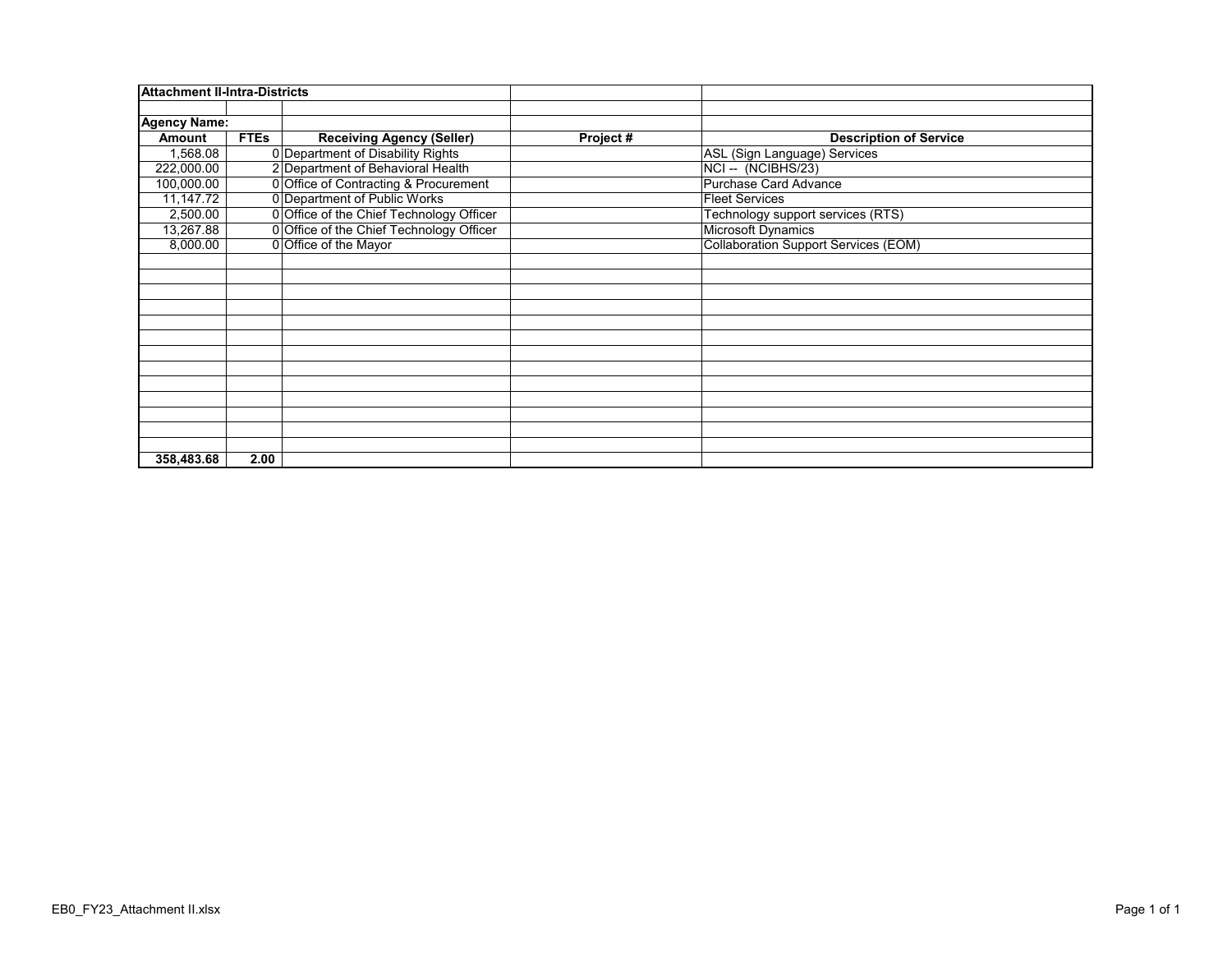## **EN0 CSG ROLL UP**

| CSG       | <b>FY23 BUDGET</b> |
|-----------|--------------------|
| 0041      | \$ 526,695.79      |
| 0050      | \$13,415,290.32    |
| ALL OTHER | \$ 348,063,99      |
|           | \$14,290,050.10    |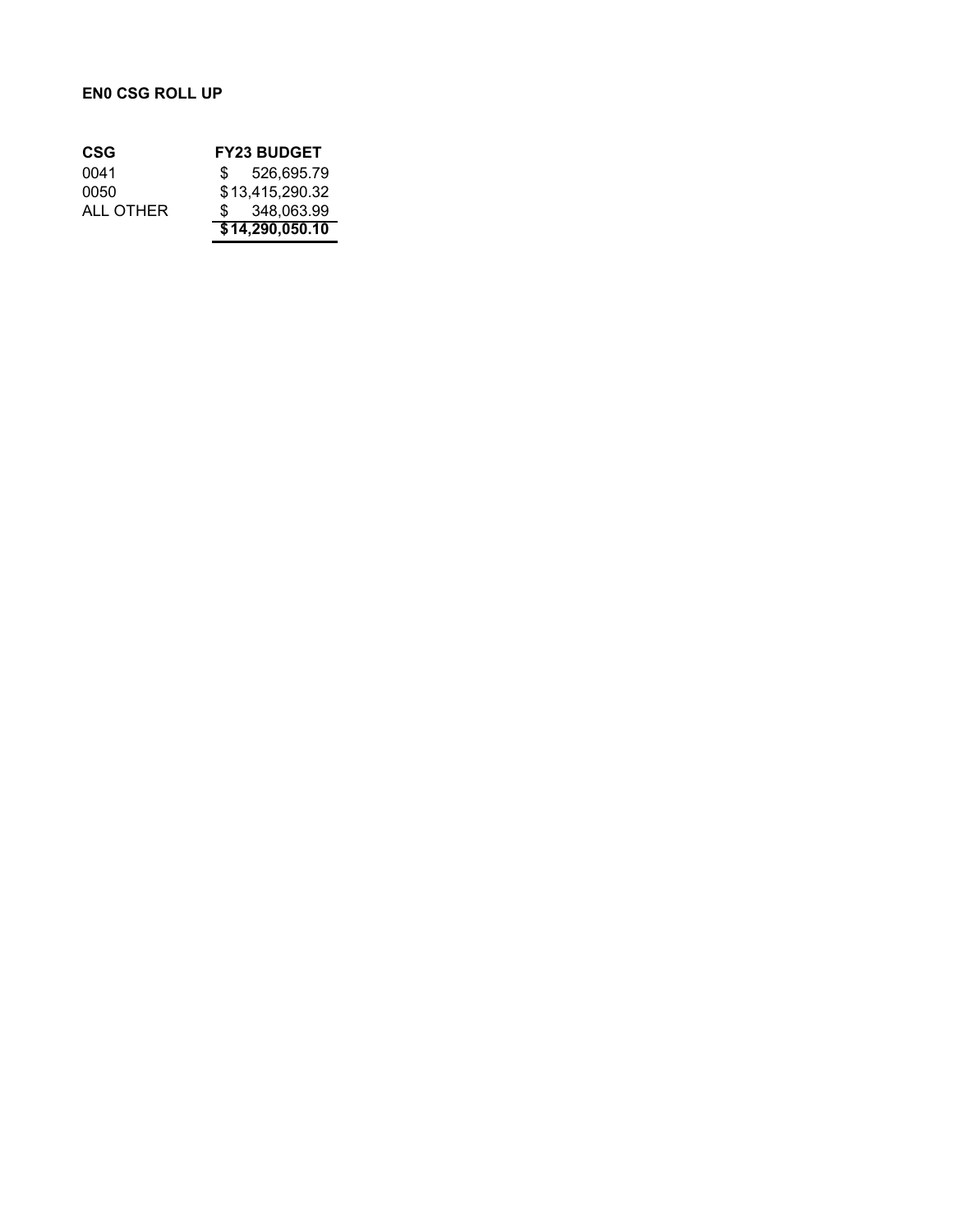## **Attachment I - Contracts & Grants Contracts (CSG 41)**

| <b>Funding Source</b><br>Contract / Grant<br><b>Contract</b><br>Contract /<br>Contract /<br>Contract /<br><b>FY23 Funding</b><br>Funding Service (if   Notes <sup>)</sup><br><b>Contract / Grant Purpose - Description of</b><br><b>Vendor / Grantee</b><br>Contract /<br><b>Funding</b><br><b>Funding</b><br>(local, federal,<br>Number /<br><b>Period Total</b><br><b>Grant Term   Grant Term   Grant Period</b><br><b>Activity</b><br>applicable)<br><b>Services</b><br><b>Grant Status</b><br>vs Grant<br>Name<br>private, special<br><b>Amount</b><br>Program<br>Amount (FY23)<br>Begin Date   End Date<br>(FY22)<br><b>Grant Number</b><br>revenue)<br>TBD<br>10/1/2022<br>9/30/2023 Base Year<br>61,205.67<br>61,205.67 Ongoing<br>4000<br>4020 Local<br>N/A<br>Restroom Pilot Program<br>Local<br>1000<br>N/A<br><b>TBD</b><br>9/30/2023 Base Year<br>10,000.00<br>1090 Local<br>10/1/2022<br>10,000.00   Ongoing<br><b>Staff Training</b><br>Local<br>1000<br><b>TBD</b><br>1040 Local<br>Carasoft<br>10/1/2022<br>9/30/2023 Option Year 2<br>255,000.00   Ongoing<br><b>DES Licensing Subscriptions</b><br>255,000.00<br>Local<br><b>TBD</b><br>9/30/2023 Not Applicable<br>3000<br>3060 Local<br>10/1/2022<br>88,800.00<br><b>TechFlairs</b><br><b>DSLBD Business tool Kit Service and Maintenance</b><br>88,800.00   Ongoing<br>Local<br>TBD<br>1000<br>N/A<br>29,864.21<br>1020 Local<br>10/1/2022<br>9/30/2023 Not Applicable<br>29,864.21 Ongoing<br>Local<br><b>DSLBD DC Connector Service and Maintenance</b><br>N/A<br><b>TBD</b><br>9/30/2023 Not Applicable<br>1000<br>1080 Local<br>10/1/2022<br>35,000.00<br>35,000.00   Ongoing<br>Greenbook Development, Mailing and Printing<br>Local<br><b>TBD</b><br>3000<br>3040 Local<br>10/1/2022<br>9/30/2023 Not Applicable<br>1,962.15<br>1,962.15 $\big $ Ongoing<br><b>Outreach Systems</b><br><b>PTAC Local Matching Funds- Outreach systems</b><br>Local<br>TBD<br>3000<br>10/1/2022<br>3040 Federal<br>9/30/2023 Not Applicable<br>5,886.00<br>5,886.00   Ongoing<br><b>Outreach Systems</b><br><b>PTAC Federal Funds- Outreach systems</b><br>Federal<br><b>TBD</b><br>9/30/2023 Not Applicable<br>1000<br>1020 Local<br>N/A<br>10/1/2022<br>25,000.00<br>25,000.00   Ongoing<br>Promotional Items and Tabling<br>Local<br><b>TBD</b><br>1000<br>1020 Local<br>N/A<br>10/1/2022<br>9/30/2023 Not Applicable<br>13,977.76<br>13,977.76   Ongoing<br><b>District Connect Event and Launch</b><br>Local<br>526,695.79<br>526,695.79<br>Total | <u> vulliauts</u> (vuu +1)    |  |  |  |  |  |  |  |
|------------------------------------------------------------------------------------------------------------------------------------------------------------------------------------------------------------------------------------------------------------------------------------------------------------------------------------------------------------------------------------------------------------------------------------------------------------------------------------------------------------------------------------------------------------------------------------------------------------------------------------------------------------------------------------------------------------------------------------------------------------------------------------------------------------------------------------------------------------------------------------------------------------------------------------------------------------------------------------------------------------------------------------------------------------------------------------------------------------------------------------------------------------------------------------------------------------------------------------------------------------------------------------------------------------------------------------------------------------------------------------------------------------------------------------------------------------------------------------------------------------------------------------------------------------------------------------------------------------------------------------------------------------------------------------------------------------------------------------------------------------------------------------------------------------------------------------------------------------------------------------------------------------------------------------------------------------------------------------------------------------------------------------------------------------------------------------------------------------------------------------------------------------------------------------------------------------------------------------------------------------------------------------------------------------------------------------------------------------------------------------------------------------------------------------------------------------------------------------------------------------------|-------------------------------|--|--|--|--|--|--|--|
|                                                                                                                                                                                                                                                                                                                                                                                                                                                                                                                                                                                                                                                                                                                                                                                                                                                                                                                                                                                                                                                                                                                                                                                                                                                                                                                                                                                                                                                                                                                                                                                                                                                                                                                                                                                                                                                                                                                                                                                                                                                                                                                                                                                                                                                                                                                                                                                                                                                                                                                  | <b>Contract / Procurement</b> |  |  |  |  |  |  |  |
|                                                                                                                                                                                                                                                                                                                                                                                                                                                                                                                                                                                                                                                                                                                                                                                                                                                                                                                                                                                                                                                                                                                                                                                                                                                                                                                                                                                                                                                                                                                                                                                                                                                                                                                                                                                                                                                                                                                                                                                                                                                                                                                                                                                                                                                                                                                                                                                                                                                                                                                  | Contract/Procurement          |  |  |  |  |  |  |  |
|                                                                                                                                                                                                                                                                                                                                                                                                                                                                                                                                                                                                                                                                                                                                                                                                                                                                                                                                                                                                                                                                                                                                                                                                                                                                                                                                                                                                                                                                                                                                                                                                                                                                                                                                                                                                                                                                                                                                                                                                                                                                                                                                                                                                                                                                                                                                                                                                                                                                                                                  | Contract/Procurement          |  |  |  |  |  |  |  |
|                                                                                                                                                                                                                                                                                                                                                                                                                                                                                                                                                                                                                                                                                                                                                                                                                                                                                                                                                                                                                                                                                                                                                                                                                                                                                                                                                                                                                                                                                                                                                                                                                                                                                                                                                                                                                                                                                                                                                                                                                                                                                                                                                                                                                                                                                                                                                                                                                                                                                                                  | Contract/Procurement          |  |  |  |  |  |  |  |
|                                                                                                                                                                                                                                                                                                                                                                                                                                                                                                                                                                                                                                                                                                                                                                                                                                                                                                                                                                                                                                                                                                                                                                                                                                                                                                                                                                                                                                                                                                                                                                                                                                                                                                                                                                                                                                                                                                                                                                                                                                                                                                                                                                                                                                                                                                                                                                                                                                                                                                                  | Contract/Procurement          |  |  |  |  |  |  |  |
|                                                                                                                                                                                                                                                                                                                                                                                                                                                                                                                                                                                                                                                                                                                                                                                                                                                                                                                                                                                                                                                                                                                                                                                                                                                                                                                                                                                                                                                                                                                                                                                                                                                                                                                                                                                                                                                                                                                                                                                                                                                                                                                                                                                                                                                                                                                                                                                                                                                                                                                  | Contract/Procurement          |  |  |  |  |  |  |  |
|                                                                                                                                                                                                                                                                                                                                                                                                                                                                                                                                                                                                                                                                                                                                                                                                                                                                                                                                                                                                                                                                                                                                                                                                                                                                                                                                                                                                                                                                                                                                                                                                                                                                                                                                                                                                                                                                                                                                                                                                                                                                                                                                                                                                                                                                                                                                                                                                                                                                                                                  | Contract/Procurement          |  |  |  |  |  |  |  |
|                                                                                                                                                                                                                                                                                                                                                                                                                                                                                                                                                                                                                                                                                                                                                                                                                                                                                                                                                                                                                                                                                                                                                                                                                                                                                                                                                                                                                                                                                                                                                                                                                                                                                                                                                                                                                                                                                                                                                                                                                                                                                                                                                                                                                                                                                                                                                                                                                                                                                                                  | Contract/Procurement          |  |  |  |  |  |  |  |
|                                                                                                                                                                                                                                                                                                                                                                                                                                                                                                                                                                                                                                                                                                                                                                                                                                                                                                                                                                                                                                                                                                                                                                                                                                                                                                                                                                                                                                                                                                                                                                                                                                                                                                                                                                                                                                                                                                                                                                                                                                                                                                                                                                                                                                                                                                                                                                                                                                                                                                                  | Contract/Procurement          |  |  |  |  |  |  |  |
|                                                                                                                                                                                                                                                                                                                                                                                                                                                                                                                                                                                                                                                                                                                                                                                                                                                                                                                                                                                                                                                                                                                                                                                                                                                                                                                                                                                                                                                                                                                                                                                                                                                                                                                                                                                                                                                                                                                                                                                                                                                                                                                                                                                                                                                                                                                                                                                                                                                                                                                  | Contract/Procurement          |  |  |  |  |  |  |  |
|                                                                                                                                                                                                                                                                                                                                                                                                                                                                                                                                                                                                                                                                                                                                                                                                                                                                                                                                                                                                                                                                                                                                                                                                                                                                                                                                                                                                                                                                                                                                                                                                                                                                                                                                                                                                                                                                                                                                                                                                                                                                                                                                                                                                                                                                                                                                                                                                                                                                                                                  | Contract/Procurement          |  |  |  |  |  |  |  |
|                                                                                                                                                                                                                                                                                                                                                                                                                                                                                                                                                                                                                                                                                                                                                                                                                                                                                                                                                                                                                                                                                                                                                                                                                                                                                                                                                                                                                                                                                                                                                                                                                                                                                                                                                                                                                                                                                                                                                                                                                                                                                                                                                                                                                                                                                                                                                                                                                                                                                                                  |                               |  |  |  |  |  |  |  |
|                                                                                                                                                                                                                                                                                                                                                                                                                                                                                                                                                                                                                                                                                                                                                                                                                                                                                                                                                                                                                                                                                                                                                                                                                                                                                                                                                                                                                                                                                                                                                                                                                                                                                                                                                                                                                                                                                                                                                                                                                                                                                                                                                                                                                                                                                                                                                                                                                                                                                                                  |                               |  |  |  |  |  |  |  |
|                                                                                                                                                                                                                                                                                                                                                                                                                                                                                                                                                                                                                                                                                                                                                                                                                                                                                                                                                                                                                                                                                                                                                                                                                                                                                                                                                                                                                                                                                                                                                                                                                                                                                                                                                                                                                                                                                                                                                                                                                                                                                                                                                                                                                                                                                                                                                                                                                                                                                                                  |                               |  |  |  |  |  |  |  |
|                                                                                                                                                                                                                                                                                                                                                                                                                                                                                                                                                                                                                                                                                                                                                                                                                                                                                                                                                                                                                                                                                                                                                                                                                                                                                                                                                                                                                                                                                                                                                                                                                                                                                                                                                                                                                                                                                                                                                                                                                                                                                                                                                                                                                                                                                                                                                                                                                                                                                                                  |                               |  |  |  |  |  |  |  |
|                                                                                                                                                                                                                                                                                                                                                                                                                                                                                                                                                                                                                                                                                                                                                                                                                                                                                                                                                                                                                                                                                                                                                                                                                                                                                                                                                                                                                                                                                                                                                                                                                                                                                                                                                                                                                                                                                                                                                                                                                                                                                                                                                                                                                                                                                                                                                                                                                                                                                                                  |                               |  |  |  |  |  |  |  |
|                                                                                                                                                                                                                                                                                                                                                                                                                                                                                                                                                                                                                                                                                                                                                                                                                                                                                                                                                                                                                                                                                                                                                                                                                                                                                                                                                                                                                                                                                                                                                                                                                                                                                                                                                                                                                                                                                                                                                                                                                                                                                                                                                                                                                                                                                                                                                                                                                                                                                                                  |                               |  |  |  |  |  |  |  |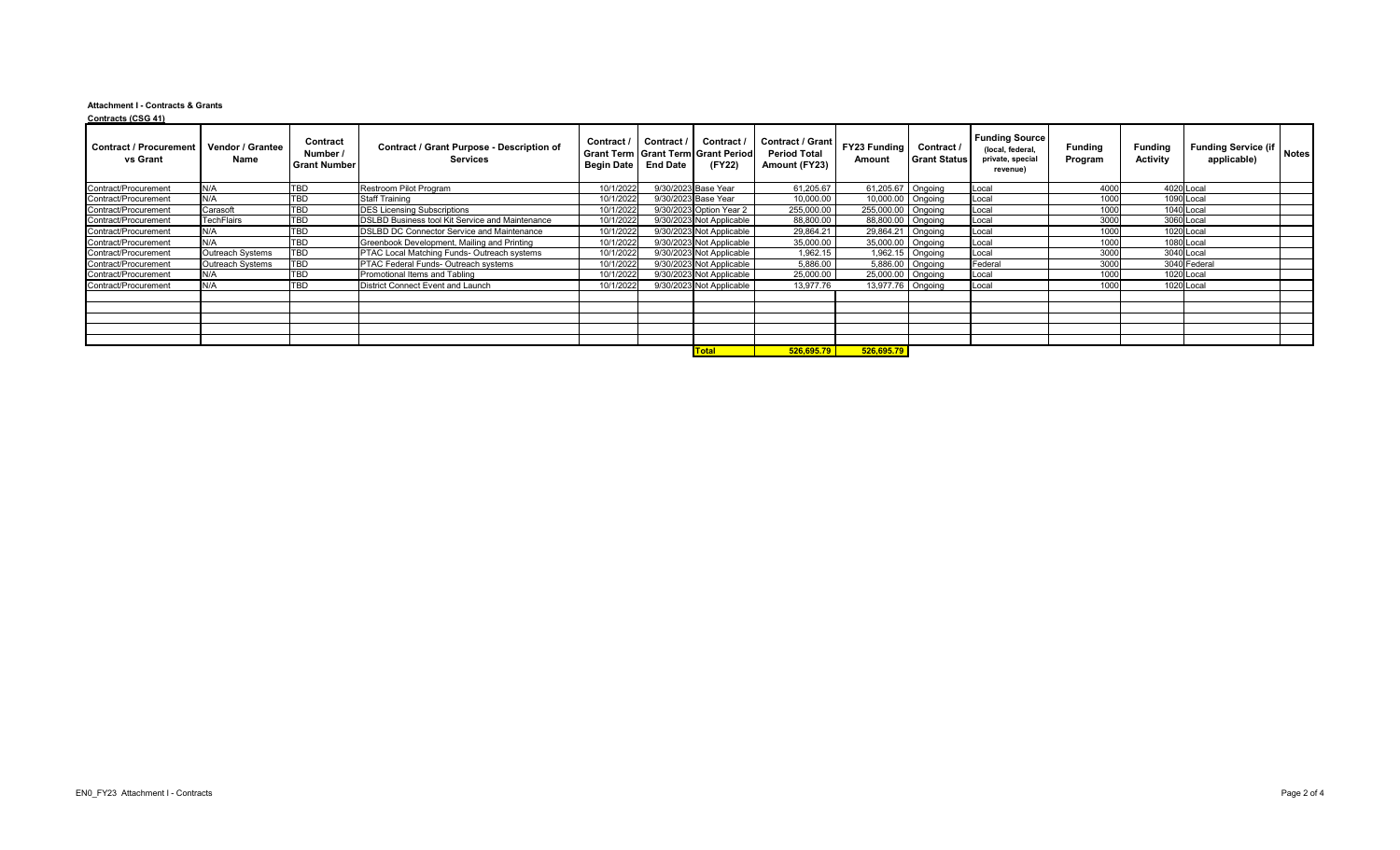**Attachment I - Contracts & Grants Subsidies and Transfers (CSG 50)**

| <b>Contract / Procurement</b><br>vs Grant | Vendor /<br><b>Grantee Name</b> | <b>Contract</b><br>Number /<br><b>Grant</b><br><b>Number</b> | <b>Contract / Grant Purpose - Description of Services</b>  | or Sole<br><b>Source</b> | Competitive Contract Type (N/A   2<br>for Grants) | Original<br>Contract /<br><b>Grant</b><br><b>Amount</b> | <b>Contract /</b><br><b>Grant Term Grant Term</b><br>Begin Date   End Date | Contract / | Contract /<br><b>Grant</b><br>Period<br>(FY23) | <b>Contract / Grant</b><br><b>Period Total Amount</b><br>(FY23) | <b>FY23 Funding</b><br><b>Amount</b> | Contract / | <b>Funding</b><br>Source (local,<br><sup>I</sup> Grant Status <sup>  federal, private,  </sup><br>special<br><b>revenue</b> | <b>Funding</b><br>Program | <b>Funding</b><br><b>Activity</b> | <b>Funding</b><br>Service (if   Notes  <br>applicable) |  |
|-------------------------------------------|---------------------------------|--------------------------------------------------------------|------------------------------------------------------------|--------------------------|---------------------------------------------------|---------------------------------------------------------|----------------------------------------------------------------------------|------------|------------------------------------------------|-----------------------------------------------------------------|--------------------------------------|------------|-----------------------------------------------------------------------------------------------------------------------------|---------------------------|-----------------------------------|--------------------------------------------------------|--|
| Grant                                     | N/A                             |                                                              | <b>ASPIRE Program Grant</b>                                | TBD                      | <b>TBD</b>                                        |                                                         | 9/30/2022                                                                  |            | 10/1/2023 Base Year                            | 200,000.00                                                      | 200,000.00 Ongoing                   |            | Local                                                                                                                       | 3000                      | 3060 Local                        |                                                        |  |
| Grant                                     | N/A                             |                                                              | Main Streets Program Grant                                 | TBD                      | <b>TBD</b>                                        |                                                         | 9/30/2022                                                                  |            | 10/1/2023 Base Year                            | 4,794,651.00                                                    | 4,794,651.00   Ongoing               |            | Local                                                                                                                       | 4000                      | 4030 Local                        |                                                        |  |
| Grant                                     | N/A                             |                                                              | Clean Teams Grant Program                                  | TBD                      | <b>TBD</b>                                        |                                                         | 9/30/2022                                                                  |            | 10/1/2023 Base Year                            | 6,461,446.32                                                    | 6,461,446.32 Ongoing                 |            | Local                                                                                                                       | 4000                      | 4040 Local                        |                                                        |  |
| Grant                                     | N/A                             |                                                              | Access to Capital -Microloan/Loan Loss Reserve Grant Funds | TBD                      | <b>TBD</b>                                        |                                                         | 9/30/2022                                                                  |            | 10/1/2023 Base Year                            | 169,111.00                                                      | 169,111.00   Ongoing                 |            | Local                                                                                                                       | 3000                      | 3050 Local                        |                                                        |  |
| Grant                                     | N/A                             |                                                              | Sports Wagering-Capacity building and TA                   | TBD                      | TBD                                               |                                                         | 9/30/2022                                                                  |            | 10/1/2023 Base Year                            | 136,633.00                                                      | 136,633.00 Ongoing                   |            | Local                                                                                                                       | 3000                      | 3060 Local                        |                                                        |  |
| Grant                                     | N/A                             |                                                              | <b>Main Streets</b>                                        | TBD                      | <b>TBD</b>                                        |                                                         | 9/30/2022                                                                  |            | 10/1/2023 Base Year                            | 66,949.00                                                       | 66,949.00 Ongoing                    |            | Local                                                                                                                       | 4000                      | 4030 Local                        |                                                        |  |
| Grant                                     | IN/A                            |                                                              | Takoma park Business Association                           | TBD                      | <b>TBD</b>                                        |                                                         | 9/30/2022                                                                  |            | 10/1/2023 Base Year                            | 36,500.00                                                       | 36,500.00 Ongoing                    |            | Local                                                                                                                       | 4000                      | 4020 Local                        |                                                        |  |
| Grant                                     | N/A                             |                                                              | Recycle Bin program                                        | TBD                      | <b>TBD</b>                                        |                                                         | 9/30/2022                                                                  |            | 10/1/2023 Base Year                            | 150,000.00                                                      | 150,000.00   Ongoing                 |            | <b>Local</b>                                                                                                                | 3000                      | 3065 Local                        |                                                        |  |
| Grant                                     | N/A                             |                                                              | Medical Cannabis Business Enterprises                      | TBD                      | <b>TBD</b>                                        |                                                         | 9/30/2022                                                                  |            | 10/1/2023 Base Year                            | 300,000.00                                                      | 300,000.00   Ongoing                 |            | Local                                                                                                                       | 3000                      | 3065 Local                        |                                                        |  |
| Grant                                     | N/A                             |                                                              | Robust Retail Grant Support                                | TBD                      | <b>TBD</b>                                        |                                                         | 9/30/2022                                                                  |            | 10/1/2023 Base Year                            | 500,000.00                                                      | 500,000.00   Ongoing                 |            | Local                                                                                                                       | 3000                      | 3065 Local                        |                                                        |  |
| Grant                                     | N/A                             |                                                              | Ward 7 & 8 Dream Grants                                    | TBD                      | <b>TBD</b>                                        |                                                         | 9/30/2022                                                                  |            | 10/1/2023 Base Year                            | 300,000.00                                                      | 300,000.00 Ongoing                   |            | Local                                                                                                                       | 3000                      | 3065 Local                        |                                                        |  |
| Grant                                     | N/A                             |                                                              | <b>ASPIRE Program Grant</b>                                | TBD                      | <b>TBD</b>                                        |                                                         | 9/30/2022                                                                  |            | 10/1/2023 Base Year                            | 300,000.00                                                      | 300,000.00 Ongoing                   |            | Local                                                                                                                       | 3000                      | 3065 Local                        |                                                        |  |
|                                           |                                 |                                                              |                                                            |                          |                                                   |                                                         |                                                                            |            |                                                |                                                                 |                                      |            |                                                                                                                             |                           |                                   |                                                        |  |
|                                           |                                 |                                                              |                                                            |                          |                                                   |                                                         |                                                                            |            |                                                |                                                                 |                                      |            |                                                                                                                             |                           |                                   |                                                        |  |
|                                           |                                 |                                                              |                                                            |                          |                                                   |                                                         |                                                                            |            |                                                |                                                                 |                                      |            |                                                                                                                             |                           |                                   |                                                        |  |
|                                           |                                 |                                                              |                                                            |                          |                                                   |                                                         |                                                                            |            |                                                |                                                                 |                                      |            |                                                                                                                             |                           |                                   |                                                        |  |
|                                           |                                 |                                                              |                                                            |                          |                                                   |                                                         |                                                                            |            | <mark>.'otal</mark>                            | 13,415,290.32                                                   | 13,415,290.32                        |            |                                                                                                                             |                           |                                   |                                                        |  |